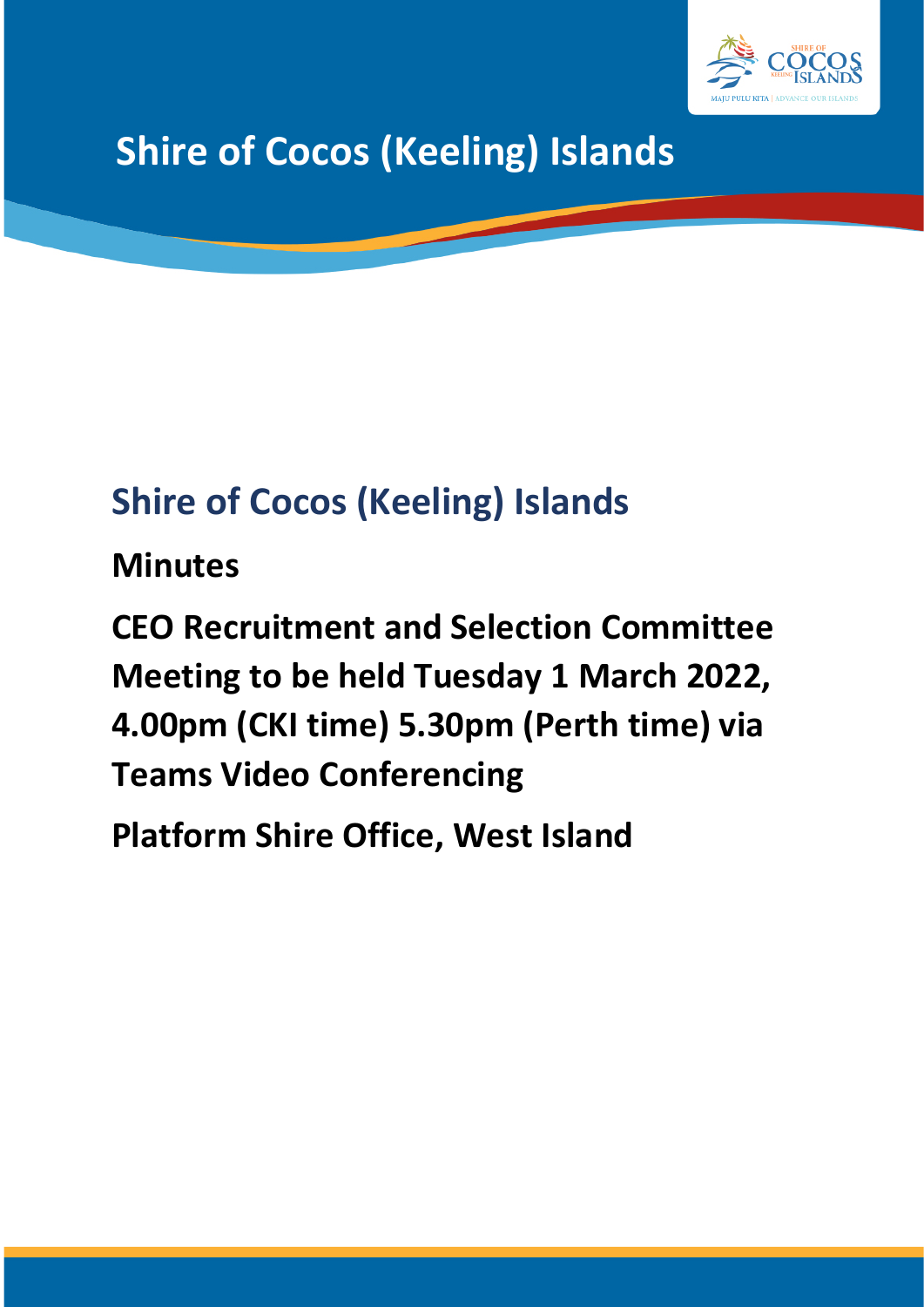

# **OUR VALUES**

**Service**

Provide the best service we can.

We serve the community and each other.

#### **Accountability**

We take responsibility for our own actions.

We do what we say we will do.

Mistakes are an opportunity to learn.

**Support**

We support our team and our community.

Look for opportunities to help each other.

#### **Respect**

We respect and value others.

Our interactions are always respectful towards others.

### **Integrity**

We will be honest and transparent with all our dealings.

Maintain confidentiality.

Trust each other.

**Achievement**

1 | Page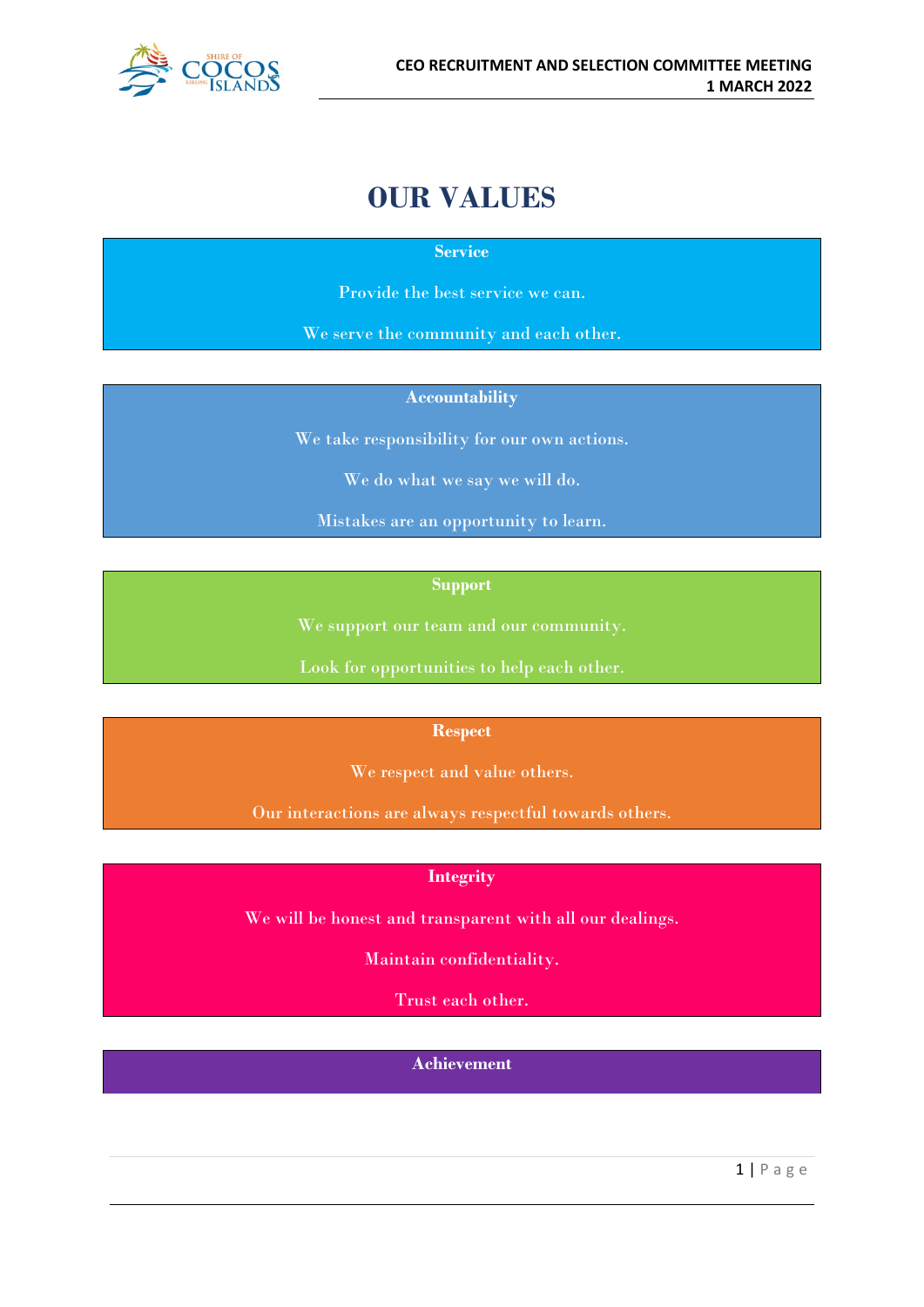

Being proactive and enabling the outcomes.

Be creative and think outside the square.

#### **TABLE OF CONTENTS**

| <b>ITEM</b>    | <b>SUBJECT</b>                                              |
|----------------|-------------------------------------------------------------|
| 1              | <b>OPENING/ANNOUNCEMENTS OF VISITORS</b>                    |
| $\overline{2}$ | ATTENDANCE/APOLOGIES/LEAVE OF ABSENCE (PREVIOUSLY APPROVED) |
| 3              | <b>DECLARATION OF INTERESTS</b>                             |
| 4              | <b>ELECTION OF PRESIDING AND DEPUTY PRESIDING MEMBER</b>    |
| 5              | <b>CONFIRMATION OF MINUTES OF PREVIOUS MEETING</b>          |
| 6              | <b>REPORTS</b>                                              |
| 6.1            | CEO Recruitment – Shire of Cocos (Keeling) Islands          |
| 7              | <b>CLOSURE</b>                                              |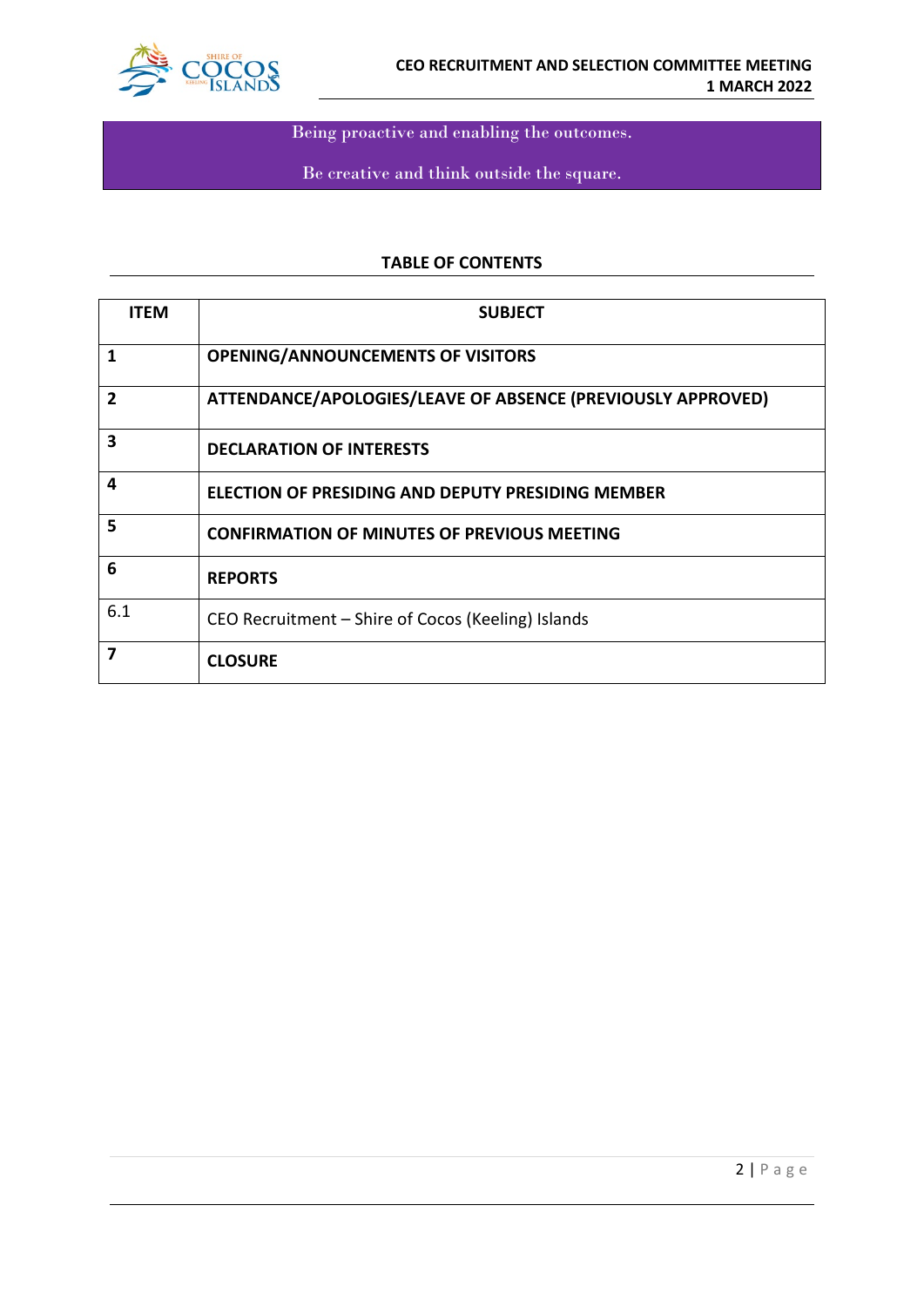

# **1. OPENING/ANNOUNCEMENTS OF VISITORS**

As this was the first meeting of the CEO Recruitment and Selection Committee the Acting CEO declare the meeting open at 4.00pm and chair the meeting until the election of the presiding member has been undertaken.

# **2. ATTENDANCE/APOLOGIES/LEAVE OF ABSENCE (PREVIOUSLY APPROVED)**

| <b>Committee Member</b>                  | Cr Minkom                                                            |  |  |
|------------------------------------------|----------------------------------------------------------------------|--|--|
|                                          | Cr Liu                                                               |  |  |
|                                          | Cr Lacy                                                              |  |  |
| <b>Independent Member</b>                | Ms A Selvey (via Zoom)                                               |  |  |
| <b>Recruitment Consultant</b>            | Mr J Phillips (via Zoom)                                             |  |  |
| Officers:                                | V Lauritsen, Acting CEO<br>I Macrae, Governance and Risk Coordinator |  |  |
| <b>Visitors</b>                          | Nil                                                                  |  |  |
| <b>APOLOGIES</b>                         | Cr Young                                                             |  |  |
| <b>APPROVED LEAVE OF ABSENCE:</b><br>Nil |                                                                      |  |  |

# **3. DECLARATION OF INTERESTS**

Nil

## **4. ELECTION OF PRESIDING AND DEPUTY PRESIDING MEMBER**

In accordance with *s5.12 of the Local Government Act 1995*, members of the CEO Recruitment and Selection Committee are required to elect their Presiding Member and Deputy presiding member from amongst themselves.

The presiding member elected by the committee is to preside at meetings of the committee.

If, in relation to the presiding member of a committee:

a) the office of presiding member is vacant, or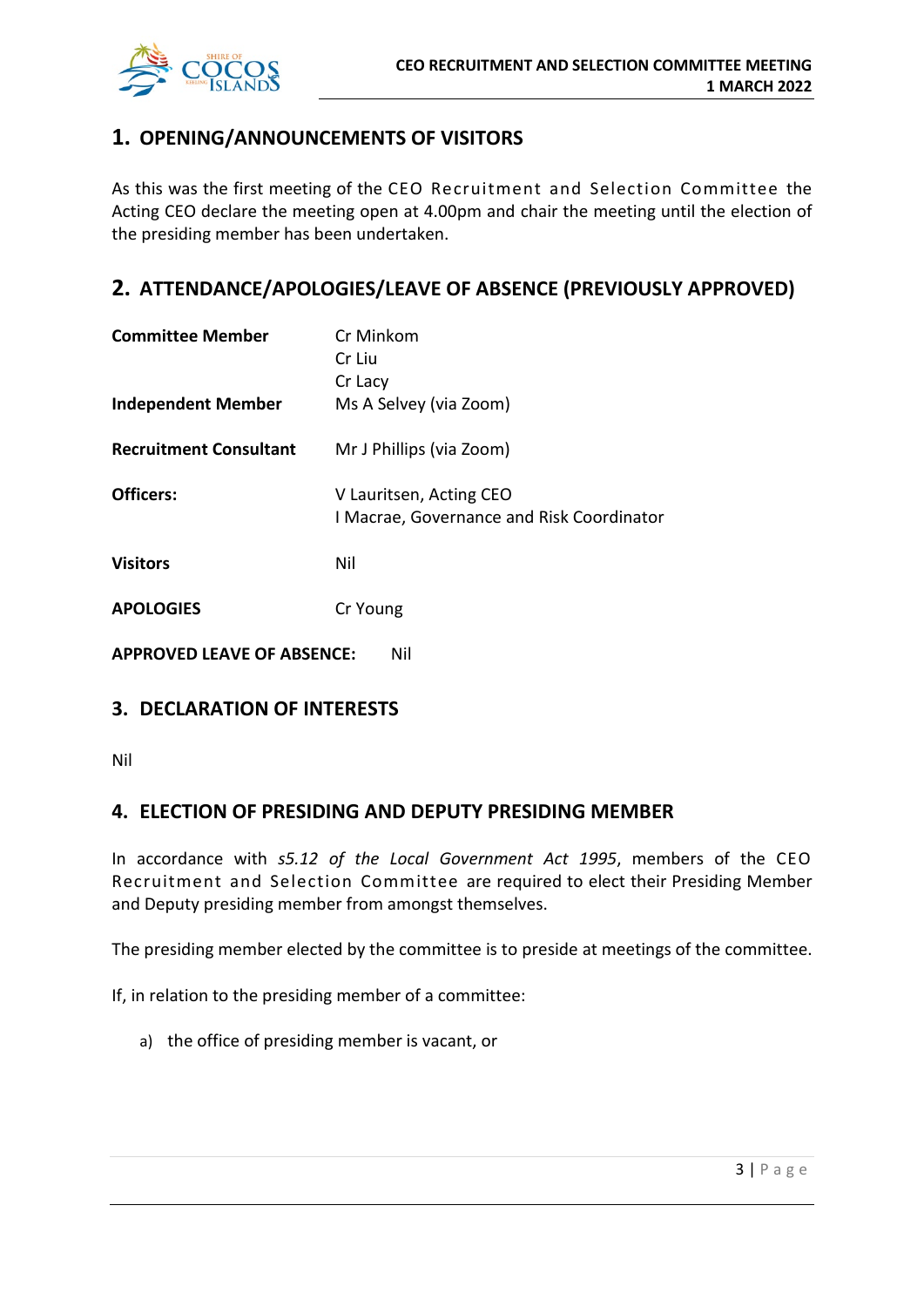

b) the presiding member is not available or is unable or unwilling to perform the functions of presiding member, then the deputy presiding member, if any, may perform the functions of presiding member.

#### Election of Presiding Member

#### **COMMITTEE RECOMMENDATION**

THAT IN ACCORDANCE WITH S5.12 OF THE *LOCAL GOVERNMENT ACT 1995*, THE RECRUITMENT AND SELECTION COMMITTEE APPOINTS CR \_\_\_\_\_\_\_\_\_\_\_\_\_ AS THE PRESIDING MEMBER.

#### **COMMITTEE RESOLUTION**

#### **MOVED CR LACY SECONDED CR MINKOM**

**THAT IN ACCORDANCE WITH S5.12 OF THE** *LOCAL GOVERNMENT ACT 1995***, THE RECRUITMENT AND SELECTION COMMITTEE APPOINTS CR LACY AS THE PRESIDING MEMBER.**

**THE MOTION WAS PUT AND DECLARED CARRIED (4/0)**

**FOR:** LACY, LIU, MINKOM, SELVEY **AGAINST:** NIL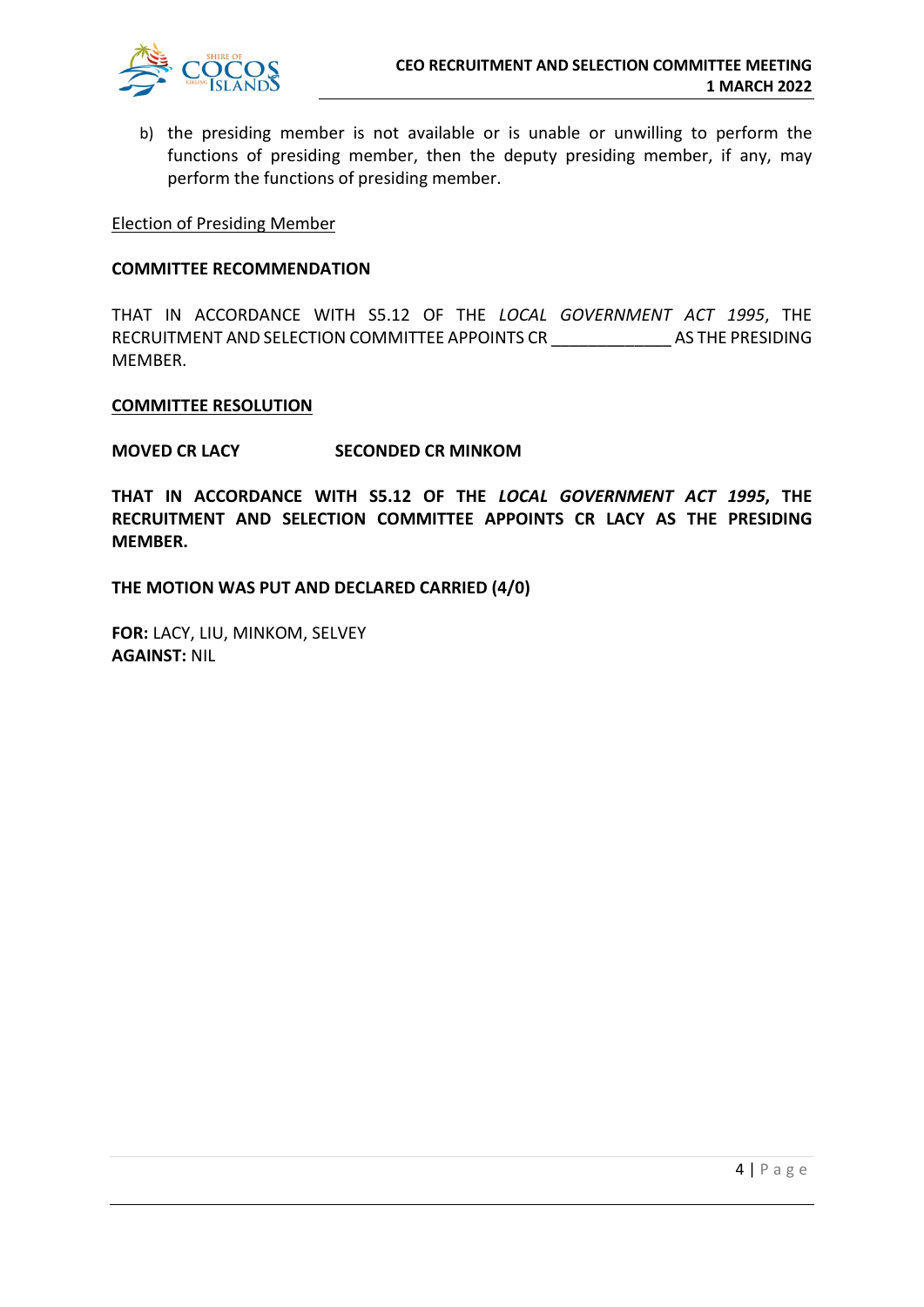

#### Election of Deputy Presiding

#### **COMMITTEE RECOMMENDATION**

THAT IN ACCORDANCE WITH S5.12 OF THE *LOCAL GOVERNMENT ACT 1995*, THE RECRUITMENT AND SELECTION COMMITTEE APPOINTS CR \_\_\_\_\_\_\_\_\_\_\_\_\_\_\_\_\_ AS THE DEPUTY PRESIDING MEMBER.

#### **COMMITTEE RESOLUTION**

**MOVED CR LACY SECONDED MS SELVEY**

**THAT IN ACCORDANCE WITH S5.12 OF THE** *LOCAL GOVERNMENT ACT 1995***, THE RECRUITMENT AND SELECTION COMMITTEE APPOINTS CR LIU AS THE DEPUTY PRESIDING MEMBER.**

#### **THE MOTION WAS PUT AND DECLARED CARRIED (4/0)**

**FOR:** LACY, LIU, MINKOM, SELVEY **AGAINST:** NIL

*The Acting CEO and Governance and Risk Coordinator left the meeting venue at 4.03pm following the election of the Presiding Member and Deputy Presiding Member.*

### **5. CONFIRMATION OF MINUTES OF PREVIOUS MEETINGS**

Nil - this being the first meeting of this Committee.

#### **6. REPORTS**

#### **6.1 CEO RECRUITMENT – SHIRE OF COCOS KEELING ISLANDS**

- 1. Actions and indicative timeline
- 2. Confidentiality agreement (Councillors/panel members)
- 3. Confidentiality agreement (Employees)
- 4. Advertisement
- 5. Amended Job Description
- 6. Application/Information package